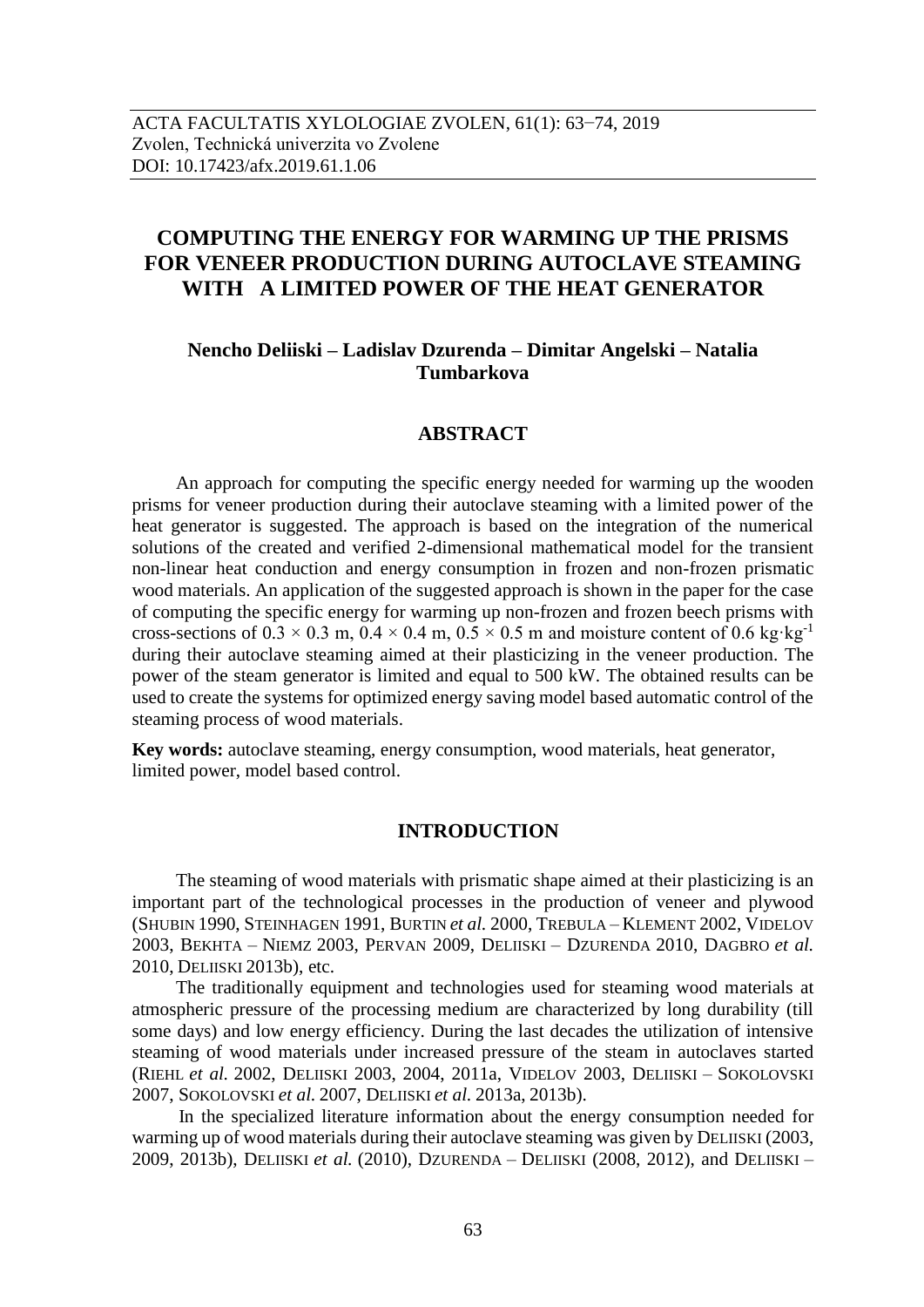DZURENDA (2010). The energy calculation in these publications were carried out for cases of unlimited generator power only.

The aim of the present work is to suggest an approach for the computation of the specific energy needed for warming up of wooden prisms for veneer production during their autoclave steaming with a limited power of the heat generator.

## **MATERIAL AND METHODS**

#### **Modelling of the 2D heat distribution in the wood prisms subjected to steaming**

Mathematical models of 1D, 2D, and 3D heating processes of prismatic wood materials during their steaming at atmospheric and increased pressure of the processing medium have been created, solved and verified earlier by DELIISKI (2003, 2011b, 2013b, 2013c).

When the width of the wooden prisms does not exceed their thickness more than 3 times and simultaneously with this the length exceeds the thickness at least 5 times, then the heat transfer through the frontal sides of the prisms can be neglected, because it does not influence the change in temperature in the cross-section, which is equally distant from the frontal sides. In these cases for the calculation of the change in *T* in this section (i.e. only along the coordinates *x* and *y*) the following 2D model can be used:

$$
c_{\mathbf{w}\text{-}e}(T, u, u_{\text{fsp}}) \cdot \rho_{\mathbf{w}}(\rho_{\mathbf{b}}, u) \frac{\partial T(x, y, \tau)}{\partial \tau} =
$$
  
=  $\frac{\partial}{\partial x} \left[ \lambda_{\mathbf{w}\text{-}cr}(T, u, \rho_{\mathbf{b}}, u_{\text{fsp}}) \frac{\partial T(x, y, \tau)}{\partial x} \right] + \frac{\partial}{\partial y} \left[ \lambda_{\mathbf{w}\text{-}cr}(T, u, \rho_{\mathbf{b}}, u_{\text{fsp}}) \frac{\partial T(x, y, \tau)}{\partial y} \right]$  (1)

with an initial condition:

$$
T_{\rm w}(x, y, 0) = T_{\rm w0} \tag{2}
$$

and the following boundary conditions:

$$
T_{\mathbf{w}}(0, \mathbf{y}, \tau) = T_{\mathbf{w}}(x, 0, \tau) = T_{\mathbf{m}}(\tau)
$$
\n(3)

According to eq. (3), the temperature at the prisms' surfaces being in contact with the processing medium is equal to its temperature  $T<sub>m</sub>$  due to the extremely high coefficient of heat transfer between the condensed saturated water steam on the wood materials during the whole regime of their thermal treatment processing (TTP).

Equations (1) to (3) represent a common form of a mathematical model of 2D heat distribution in prismatic wood materials subjected to steaming.

#### **Mathematical description of the thermo-physical characteristics of the wood materials**

For solving and practical usage of eq. (1) it is needed to have mathematical descriptions of the thermal conductivity cross sectional to the fibers of the non-frozen and frozen wood,  $\lambda_{w}$ . cr, of the effective specific heat capacity of the frozen and non-frozen wood, *c*w-e, and of the wood density above the hygroscopic range (i.e. when  $u > u_{fsp}$ ),  $\rho_w$ . For this purpose the description of  $\lambda_{\text{w-cr}}$ ,  $c_{\text{w-e}}$ , and  $\rho_{\text{w}}$  given in (DELIISKI 2011b, 2013b) and in (DELIISKI – DZURENDA 2010) can be used.

Mathematical descriptions of the thermal conductivity of non-frozen and frozen wood,  $\lambda_{w}$ , and also of the specific heat capacity of the wood,  $c_{w}$ , have been suggested by DELIISKI (1990, 1994, 2003, 2013a) using the experimentally determined in the dissertations by KANTER (1955) and CHUDINOV (1966) data for their change as a function of *t* and *u*. This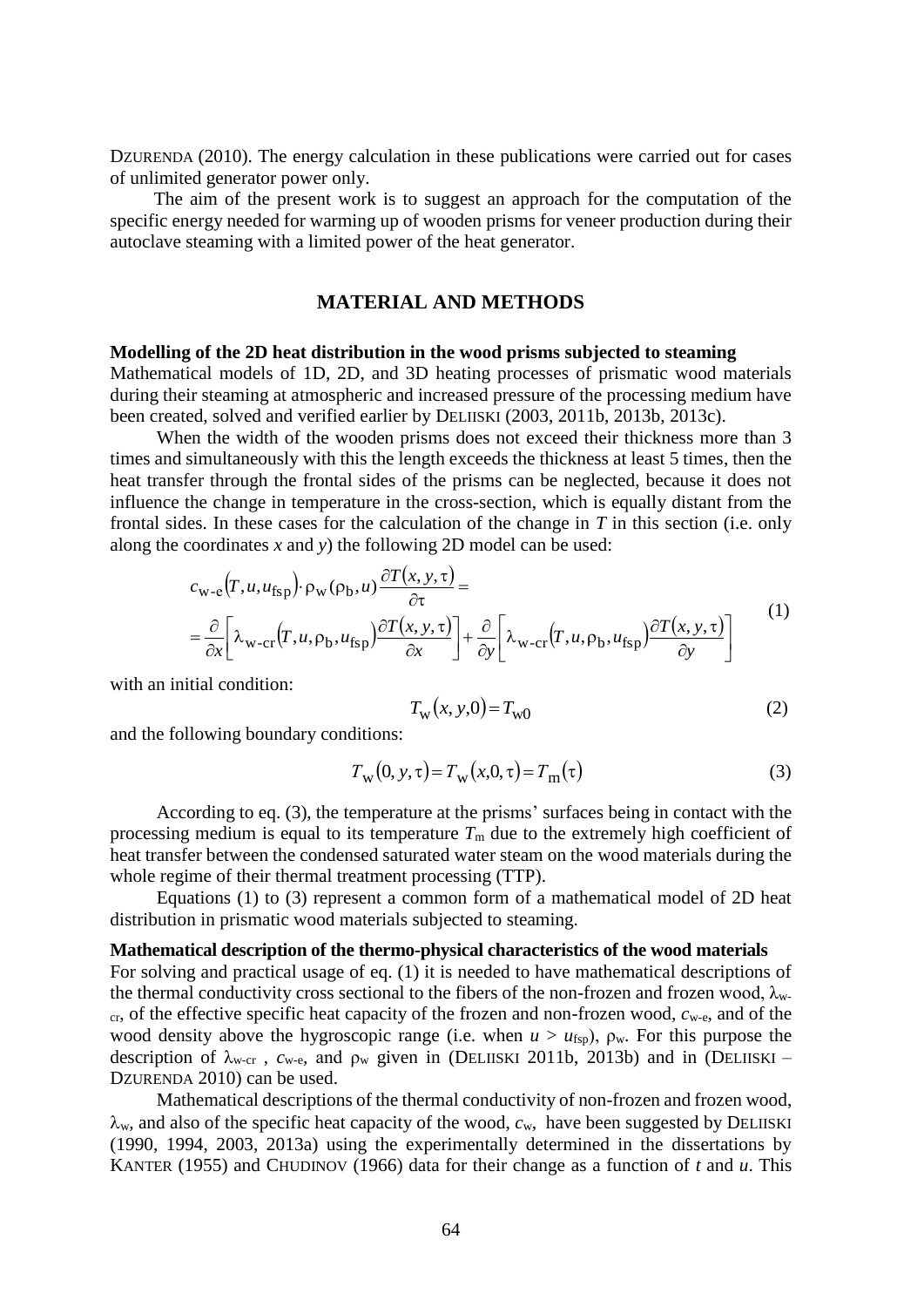data for  $\lambda_w(t, u)$  and  $c_w(t, u)$  find a wide use in both the European (SHUBIN 1990, POŽGAJ *et al*. 1997, TREBULA – KLEMENT 2002, VIDELOV 2003, PERVAN 2009) and the American specialized literature (STEINHAGEN 1986, 1991, STEINHAGEN – LEE – LOEHNERTZ 1987, STEINHAGEN – LEE 1988, KHATTABI – STEINHAGEN 1992, 1993, 1995) when calculating various processes of the wood thermal treatment.

According to the mathematical description suggested in DELIISKI (1994, 2003, 2013a), the wood thermal conductivity during freezing of the wooden prisms can be calculated with the help of the following equations for  $\lambda_w(T, u, \rho_b, u_{fsp})$  above the hygroscopic range:

$$
\lambda_{\rm w} = \lambda_{\rm w0} \cdot \gamma \left[ 1 + \beta (T - 273.15) \right] \quad \text{or} \quad u > u_{\rm fsp}^{272.15} \quad \text{&} \quad 213.15 \quad \text{K} \le T \le 423.15 \quad \text{K} \tag{4}
$$

$$
\lambda_{\rm w0} = K_{\rm ad} \cdot v[0.165 + (1.39 + 3.8u) \cdot (3.3.10^{-7} \rho_b^2 + 1.015.10^{-3} \rho_b)]
$$
 (5)

$$
v = 0.1284 - 0.013u\tag{6}
$$

In DELIISKI (2003, 2013b) the precise values of the coefficient  $K_{ad}$  in eq. (5) for different wood species have been determined. For the discussed in this paper beech wood the following value of  $K_{\text{ad-cr}} = K_{\text{ad}} = 1.28$  has been obtained.

The coefficients  $\gamma$  and  $\beta$  in equation (1) are calculated using the following equations:

• For non-frozen wood when  $u > u_{\text{fsp}}^{272.15}$  and at the same time

 $272.15 \text{ K} < T \leq 423.15 \text{ K}$ :

$$
\gamma = 1.0\tag{7}
$$

$$
\beta = 3.65 \left( \frac{579}{\rho_b} - 0.124 \right) \cdot 10^{-3} \tag{8}
$$

• For frozen wood when  $u > u_{\text{fsp}}^{272.15}$  and at the same time 213.15  $K \le T \le 272.15$  K:

$$
\gamma = 1 + 0.34[1.15(u - u_{\text{fsp}})]
$$
\n(9)

$$
\beta = 0.002(u - u_{\text{fsp}}) - 0.0038 \left( \frac{579}{\rho_b} - 0.124 \right)
$$
 (10)

where the fiber saturation point of the wood specie  $u_{fsp}$  is calculated according to the equation  $u_{\text{fsp}} = u_{\text{fsp}}^{293.15} - 0.001(T - 293.15)$  (11)

and  $u_{\text{fsp}}^{272.15}$  is the fiber saturation point at  $T = 272.15 \text{ K}$  (i.e. at  $t = -1 \text{ }^{\circ}\text{C}$ ), kg·kg<sup>-1</sup>. At this temperature the melting of the frozen bound water in the wood is fully completed and the melting of the free water in the wood starts, (DELIISKI – TUMBARKOVA 2016);

According to the suggested in DELIISKI (1990, 2011b, 2013b) mathematical description, the effective specific heat capacities the wood during TTP in an autoclave can be calculated with the help of the following equations for  $c_{w-e}(T, u, u_{fsp})$  above the hygroscopic range:

• For non-frozen wood when  $u > u_{\text{fsp}}^{272.15}$  and at the same time the condition 273.15  $K \le T \le 423.15$  K is fullfilld:

$$
c_{\rm w-e} = c_{\rm w-nfr} \tag{12}
$$

where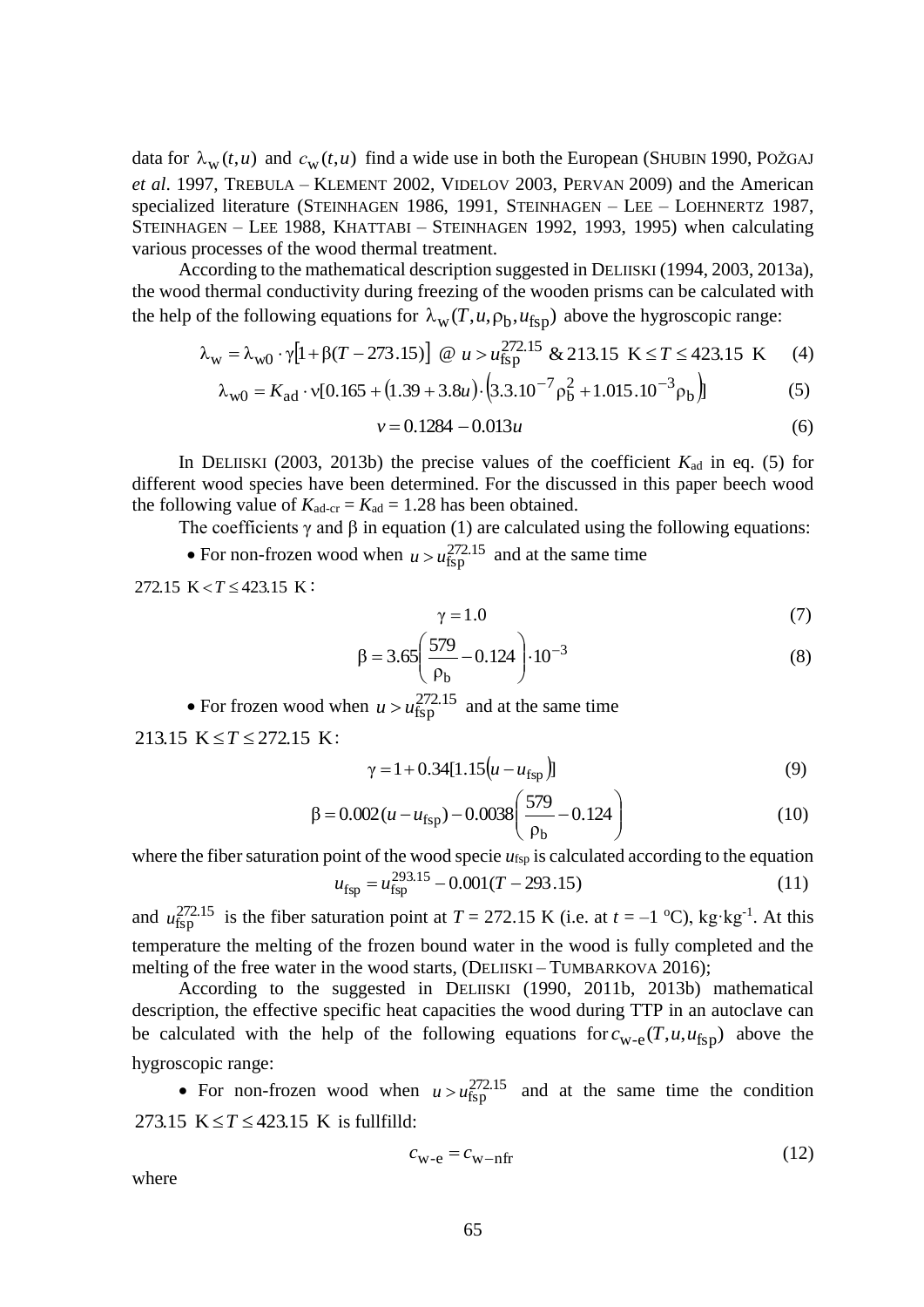$$
c_{\text{w-nfr}} = \frac{2862u + 555}{1+u} + \frac{5.49u + 2.95}{1+u}T + \frac{0.0036}{1+u}T^2
$$
(13)

• For wood with frozen only free water in it when  $u > u_{\text{fsp}}^{272.15}$  and at the same time 272.15 K  $< T \le 273.15$  K:

$$
c_{\rm w-e} = c_{\rm w-nfr} + c_{\rm fw} \tag{14}
$$

where

$$
c_{\text{fw}} = 3.34 \cdot 10^5 \frac{u - u_{\text{fsp}}^{272.15}}{1 + u}
$$
 (15)

• For wood with frozen bound and free water in it when  $u > u_{\text{fsp}}^{272.15}$  and at the same time the condition 213.15  $K \le T \le 272.15$  K is fullfilld:

$$
c_{\rm w-e} = c_{\rm w-fr} + c_{\rm bwm} \tag{16}
$$

where

$$
c_{\text{w-fr}} = 1.06 + 0.04u + \frac{0.00075 (T - 272.15)}{u_{\text{fsp}}^{272.15}} \cdot \frac{526 + 2.95 + 0.0022 T^2 + 2261u + 1976u_{\text{fsp}}^{272.15}}{1 + u}
$$
\n(17)

where

$$
c_{\text{bwm}} = 1.8938 \cdot 10^4 \left( \mu_{\text{fsp}}^{272.15} - 0.12 \right) \cdot \frac{\exp[0.0567 \left( T - 272.15 \right)]}{1 + u} \tag{18}
$$

$$
u_{\text{fsp}}^{272.15} = u_{\text{fsp}}^{293.15} + 0.021\tag{19}
$$

Eq. (19) is obtained from eq. (11) after substitution of 
$$
T
$$
 in it by  $T = 272.15$  K.

The wood density  $\rho_w$ , which participate in eq. (1), is determined above the hygroscopic range according to the below equation (CHUDINOV 1968, PERVAN 2009, DELIISKI 2011, DELIISKI *et al*. 2015b, HRČKA 2017)

$$
\rho_{\rm w} = \rho_{\rm b} \cdot (1 + u) \tag{20}
$$

## **Modelling of the heat energy needed for warming up of prisms during their steaming in an autoclave**

It is known that the specific heat energy consumption, which is needed for the warming up of 1 m<sup>3</sup> of solid material,  $Q_h$ , with an initial mass temperature  $T_0$  to a given average mass temperature  $T_{avg}$  is determined using the following equation (DELIISKI 2003, 2013b, DELIISKI – DZURENDA 2010):

$$
Q_{\rm h} = \frac{c \cdot \rho}{3.6 \cdot 10^6} \cdot \left( T_{\rm avg} - T_0 \right) \tag{21}
$$

Based on eq. (21), the specific energy needed for warming up of prismatic wood

materials during their steaming can be calculated according to the following equation  
\n
$$
Q_{\text{hw}}^n = \frac{\rho_{\text{w}}}{3.6 \cdot 10^6 S_{\text{w}}} \left\{ \iint_{S_{\text{w}}} \frac{c_{\text{w-e}} \omega T_{i,k}^n + c_{\text{w-e}} \omega T_{\text{w0}}}{2} \cdot (T_{i,j}^n - T_{\text{w0}}) dS_{\text{w}} \right\}
$$
\n(22)

 $\omega$   $T_{\text{w0}} \leq T_{i,k}^n \leq T_{\text{w-avg-end}}$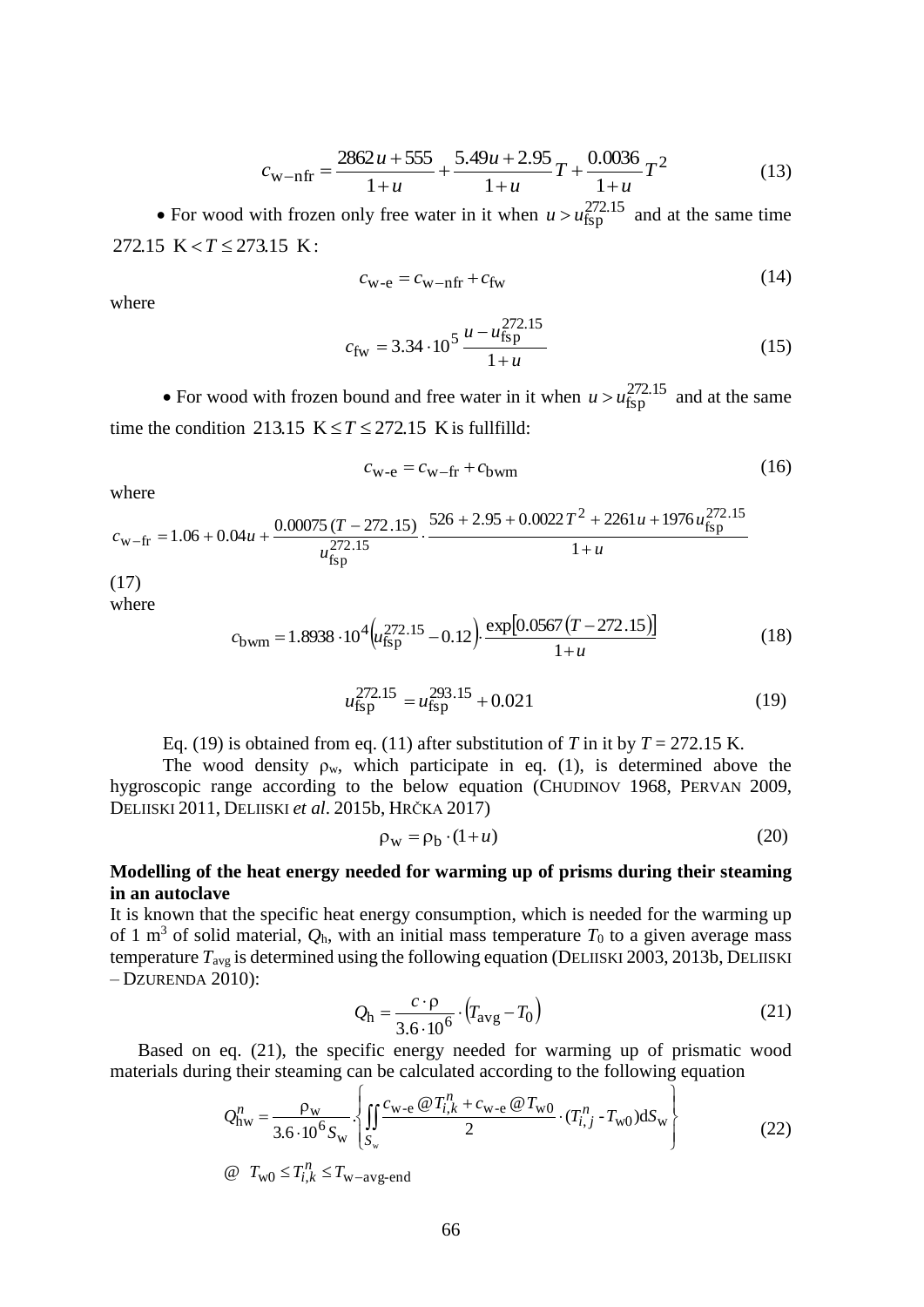$-\text{avg} = \frac{1}{S_{\text{max}}} \iint T_{i,k}^{n} dS_{\text{w}}$ w  $w\text{-avg} = \frac{1}{s} \iint T_{i,k}^{n} d$ *S n i k*  $\frac{n}{w - avg} = \frac{1}{g} \iint T_{i,k}^{n} dS$ *S*  $T_{\text{w-avg}}^n = \frac{1}{g} \left| \int T_{i,k}^n dS_{\text{w}} \right|$  (23)

$$
S_{\rm w} = \frac{d \cdot b}{4} \tag{24}
$$

The multiplier  $3.6 \cdot 10^6$  in the denominator of eq. (22) ensures that the values of  $Q_{\text{hw}}$  are obtained in  $kWh·m<sup>-3</sup>$ , instead of in  $J·m<sup>-3</sup>$ .

#### **RESULTS AND DISCUSSION**

For numerical solution of the above presented mathematical model aimed at computation of the energy needed for warming up of prisms for veneer production during their autoclave steaming with a limited power of the heat generator a software package was prepared, which was input in the calculation environment of Visual Fortran Professional developed by Microsoft. For transformation of the model in a form suitable for programming an explicit form of the finite-difference method has been used (DELIISKI 2011b, 2013b).

With the help of the software package and of the approach suggested by the authors in DELIISKI *et al.* 2018, computations were made for the determination of  $T<sub>m</sub>$  and also of the 2D non-stationary change of the temperature in 4 characteristic points of  $\frac{1}{4}$  of the square cross section of beech prisms with thickness *d* and width *b* respectively, during their steaming in an autoclave with a diameter  $D = 2.4$  m and length of its cylindrical part  $L = 9.0$  m (DELIISKI – SOKOLOVSKI 2007, DELIISKI – DZURENDA 2010). The dimensions of the prisms' cross sections were equal to  $0.3 \times 0.3$  m,  $0.4 \times 0.4$  m,  $0.5 \times 0.5$  m, and the coordinates of their characteristic points were, as follow: Point 1: d/8, b/8; Point 2: d/4, b/4; Point 3: d/2, b/4; and Point 4: d/2, b/2. During the solving of the models, the above presented mathematical descriptions of the thermophysical characteristics of beech wood (*Fagus Sylvatica* L.) with basic density  $\rho_b = 560 \text{ kg} \cdot \text{m}^{-3}$ and fiber saturation point  $u_{\text{fsp}}^{293.15} = 0.31 \text{ kg} \cdot \text{kg}^{-1}$  (NIKOLOV – VIDELOV 1987, DELIISKI – DZURENDA 2010) were used. The initial temperature of the prisms was equal to 0  $\rm{^{\circ}C}$  and –20  $\rm{^{\circ}C}$ and their moisture content was  $0.6 \text{ kg} \cdot \text{kg}^{-1}$ .

The increase of *t*<sup>m</sup> at the beginning of the 3-stage steaming regimes is calculated according to the approach given by the authors in DELIISKI *et al.* 2018 by taking in mind the available heat power of the generator that produces steam. During simulations the limited power of the generator  $q_{source} = 500$  kW and loading level of the autoclave with filled in beech prisms for steaming  $\psi = 0.4 \text{ m}^3 \cdot \text{m}^{-3}$  (i.e.  $\psi = 40\%$ ) were set.

Simultaneously with the solution of the model, computations of  $T_{\text{avg}}$  and  $Q_{\text{hw}}$  have been carried out, using the value of the wood density  $\rho_w = 896 \text{ kg.m}^3$ . This value of  $\rho_w$  is calculated according to eq. (20) for beech wood with  $u = 0.6$  kg·kg<sup>-1</sup> and  $\rho_b = 560$  kg·m<sup>-3</sup>.

During the numerical simulations 3-stage TTP regimes for autoclave steaming of the prisms (see Fig. 1 to 4 below) were used, which form was presented in (DELIISKI *et al.* 2018). As it was described in this source, during the first stage of the TTP regime input of water steam is accomplished in the autoclave, with situated inside wooden materials, until the temperature of the processing medium  $t_m = 130$  °C is reached. After reaching  $t_m = 130$  °C, this temperature is maintained unchanged by reducing the input of steam flux inside the autoclave until the calculated by the model average mass temperature of the wood, *t*avg, reaches a value of 90 °C. After reaching  $t_{\text{avg}} = 90$  °C the input of steam in the autoclave is

where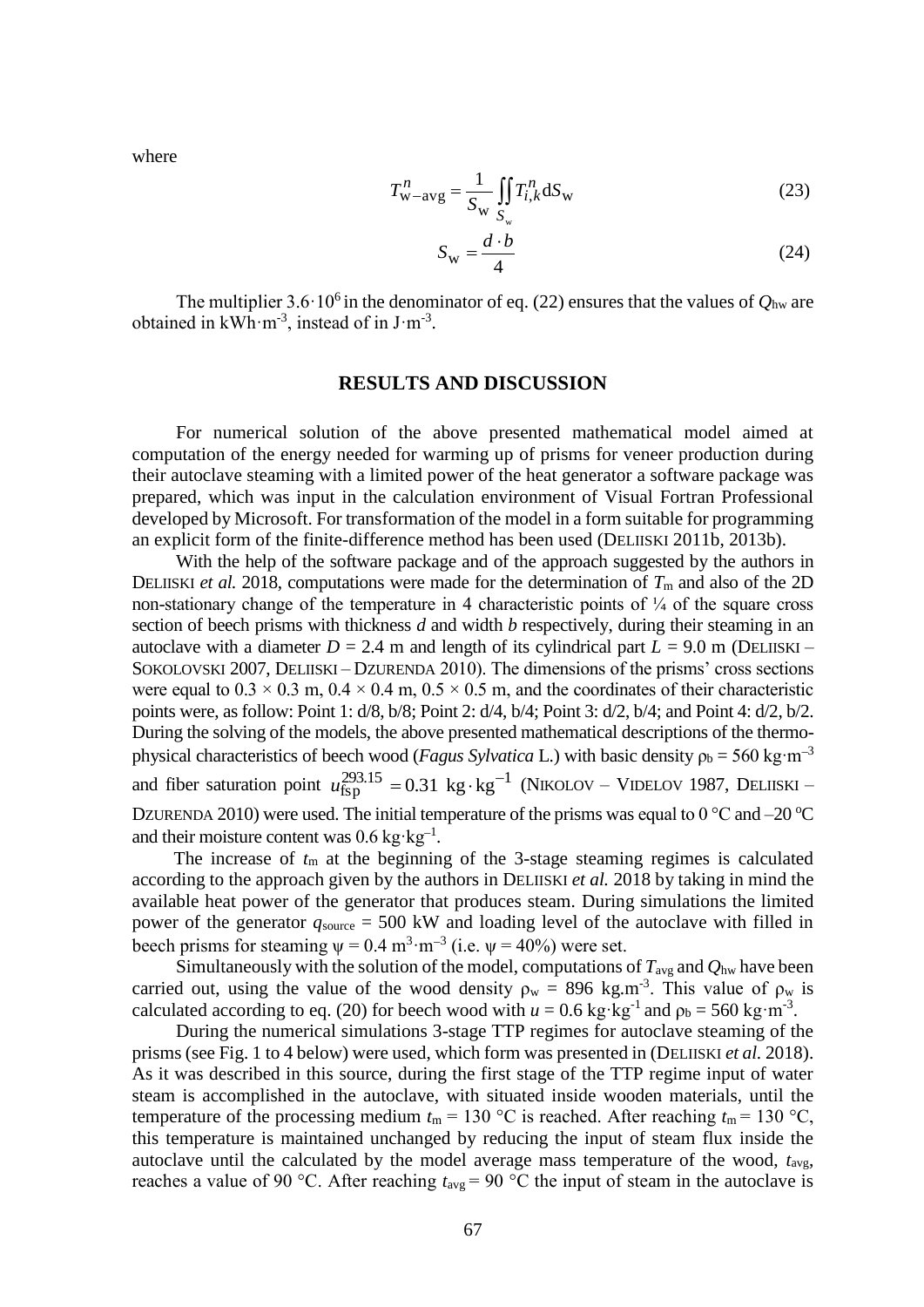terminated and the second stage of the steaming regime begins. During this stage, by using the accumulated heat in the autoclave, the further heating and plasticizing of the prisms is accomplished, thus resulting in gradual reduction of the temperature  $t<sub>m</sub>$  for about 2 hours down to around 115 °C. Afterwards, the cranes directing the steam and condensed water out of the autoclave are opened, which initiates the third stage of the steaming regime. This stage ends after about one and half hour, when  $t_m$  reaches approximate value of around 80 °C.

The calculations of *T*avg have been carried out during the whole TTP regimes but the computations of *Q*hw have been conducted during only the first stages of these regimes, i.e. until reaching the set value of the average mass temperature of all studied prisms  $t_{\text{avg}} = 90 \text{ °C}$ .

On Fig. 1 and Fig. 2 the calculated change in the temperature of the processing medium,  $t<sub>m</sub>$ , and also in the temperature in 4 characteristic points of 2 beech prisms with cross-section dimensions  $d \times b = 0.3 \times 0.3$  m, initial temperature  $t_0 = 0$  °C and  $t_0 = -20$  °C during their TTP in an autoclave with loading level  $\gamma = 40$  % is presented. The coordinates of the separate characteristic points are given in the legend of the figures.



**Fig. 1 Change in**  $t_m$  **and** *t* **in 4 characteristic points of beech prisms with cross-section dimensions**  $d \times b = 0.3 \times 0.3$  m and  $t_0 = 0$  °C during their TTP in an autoclave at a loading of 40%.



**Fig. 2 Change in** *t***<sup>m</sup> and** *t* **in 4 characteristic points of beech prisms with cross-section dimensions**   $d \times b = 0.3 \times 0.3$  m and  $t_0 = -20$  °C during their TTP in an autoclave at a loading of 40%.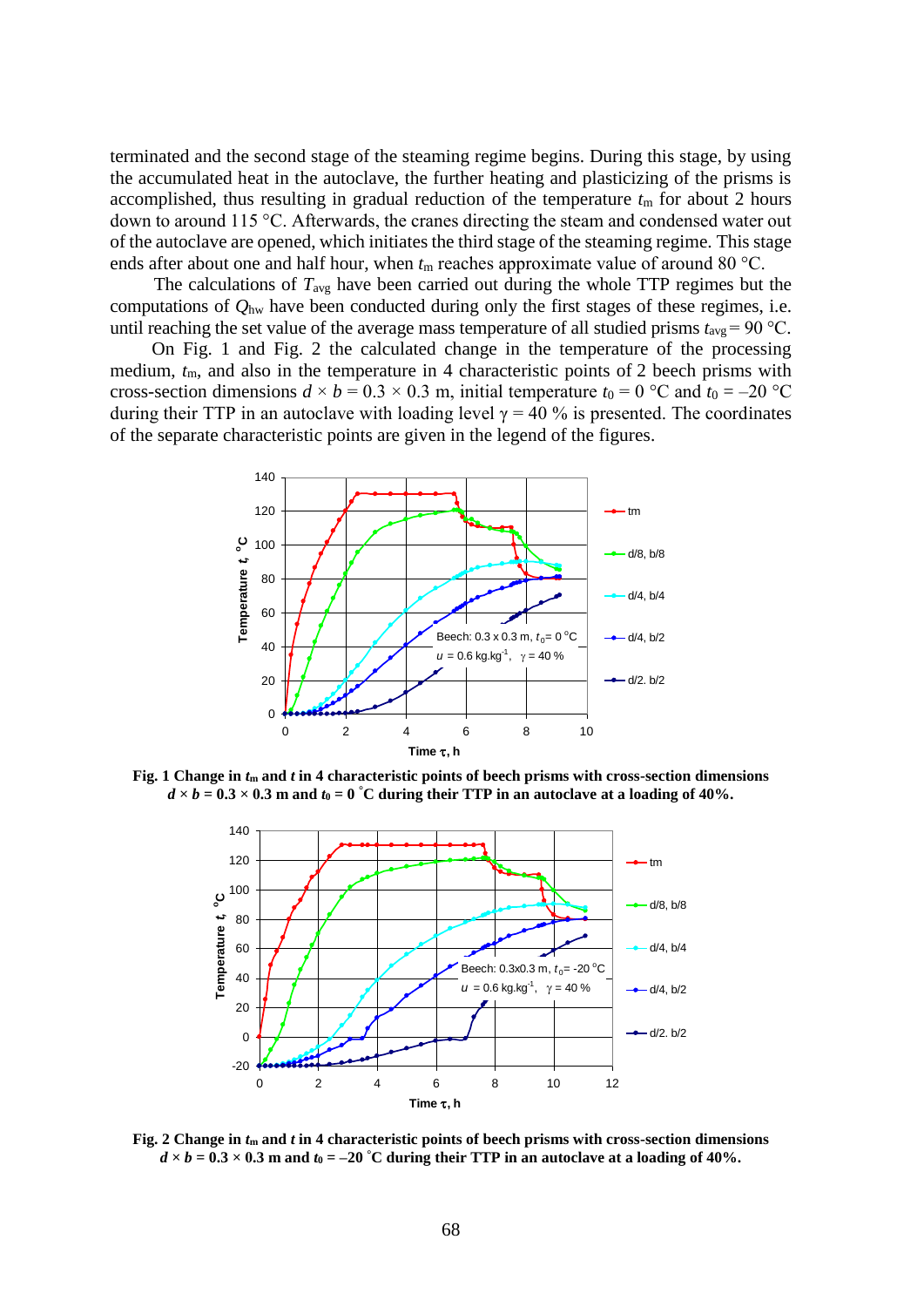Figures 3 and 4 present the calculated change of  $t<sub>m</sub>$  in an autoclave and of  $t<sub>avg</sub>$  during TTP of the studied beech prisms with  $t_0 = 0$  °C and –20 °C respectively.

 Figures 5 and 6 present the calculated change in *t*<sup>m</sup> and *Q*hw during the first stages of the TTP regimes for autoclave steaming with a limited power of the heat generator.



**Fig. 3** Change in  $t_m$  and  $t_{avg}$  during the steaming of beech prisms with  $t_0 = 0$  °C in an autoclave **at γ = 40%, depending on their cross-section dimensions.**



**Fig. 4** Change in  $t_m$  and  $t_{avg}$  during the steaming of beech prisms with  $t_0 = -20$  °C in an autoclave **at γ = 40%, depending on their cross-section dimensions.**



**Fig. 5** Change in  $t_m$  and  $Q_{\text{hw}}$  during the steaming of beech prisms with  $t_0 = 0$  °C in an autoclave **at γ = 40%, depending on their cross-section dimensions.**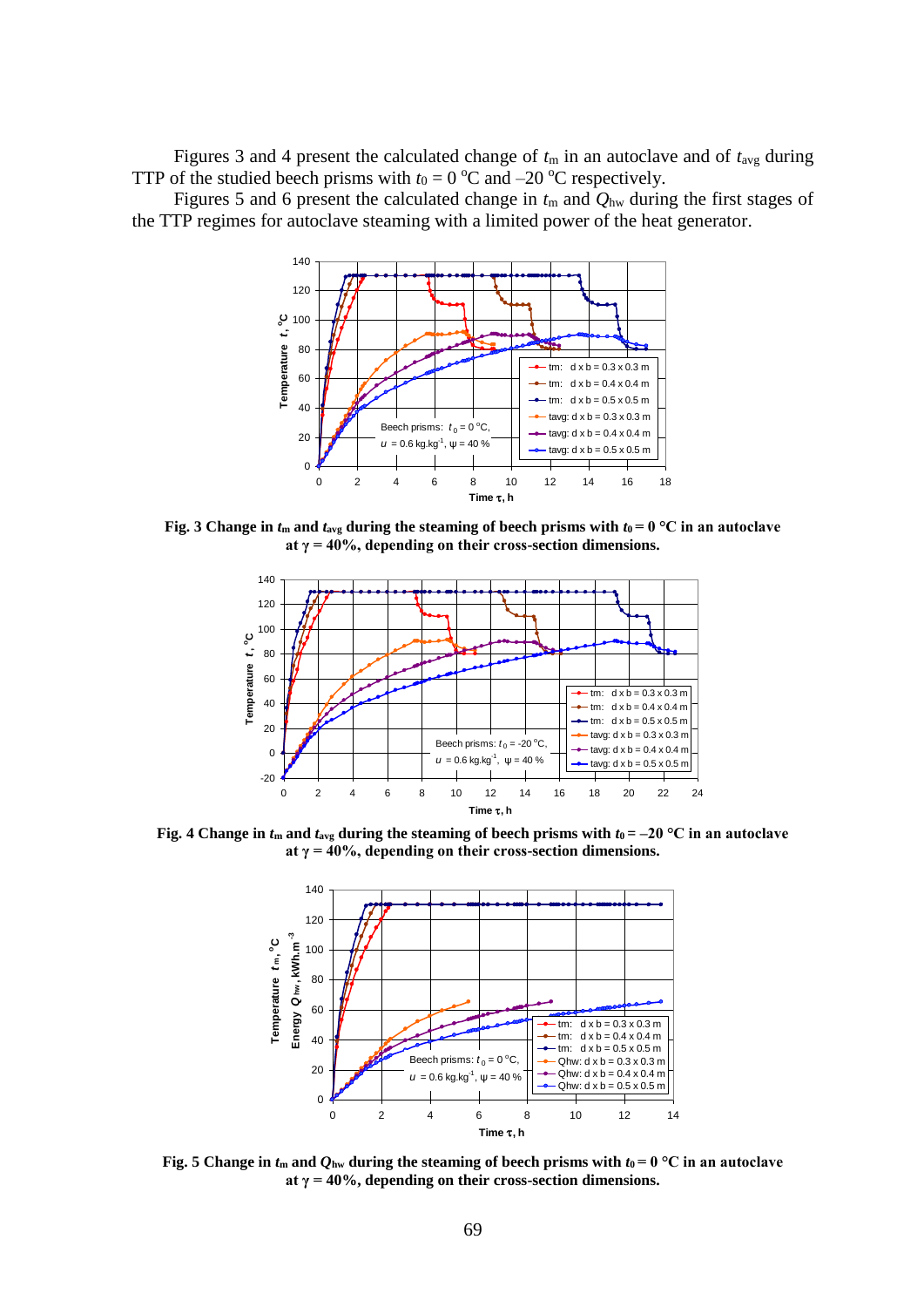

**Fig. 6** Change in  $t_m$  and  $Q_{hw}$  during the steaming of beech prisms with  $t_0 = -20$  °C in an autoclave **at γ = 40%, depending on their cross-section dimensions.**

The analysis of the obtained simulation results, part of which are presented on Fig. 1 to Fig. 6 lead to the following statements:

1. The non-stationary increasing of the temperature in the prisms' characteristic points goes on according to very complex curves during the steaming process (Fig. 1 and Fig. 2).

2. When the water in the prisms is fully in a liquid state (i.e. at  $t_{w0} \ge 0^{\circ}$ C), the increasing of *t*<sup>m</sup> causes a smoothly increasing of *t* in the characteristic points. The smoothness of the increasing of *t* depends proportionally on the distance of the points from the both prisms' surfaces (Fig. 1).

3. When the subjected to steaming prisms are in frozen state, specific almost horizontal sections of retention of the temperature for a long period of time in the range from  $-1$  °C to 0 °C can be seen, while in the points a complete melting of the frozen free water in the wood occurs (Fig. 2). As far the point is distanced from the prisms' surfaces that much these sections with temperature retention are more extended. The reason of such a long retention of the wood temperature is the very low temperature conductivity of the wood during melting of the frozen free water in it (DELIISKI *et al.* 2015).

4. The smoothness of the increasing of  $t_{avg}$  from  $t_{avg} = t_{w0}$  to  $t_{avg} = 90$  °C during the 1<sup>st</sup> stage of TTP regimes depends proportionally on the dimensions of the prisms' cross section. During the 2<sup>nd</sup> stage of the regimes  $t_{\text{avg}}$  remains practically unchanged and during the 3<sup>rd</sup> stage it decreases until reaching approximate value of around  $82-83$  °C (Fig. 3 and Fig. 4).

5. The increasing of the steaming time causes a smoothly increasing in the specific heat energy  $Q_{\text{hw}}$ , which character is analogous to that of  $t_{\text{avg}}$ . At the end of the 1<sup>st</sup> stage of TTP regimes, when  $t_{\text{avg}} = 90$  °C is reached, this energy reaches values of 65.4 kWh.m<sup>-3</sup> and 96.6 kWh.m<sup>-3</sup> for prisms with  $t_{w0} = 0$  °C and  $t_{w0} = -20$  °C respectively (Fig. 5 and Fig. 6). The larger value of  $Q_{\text{hw}}$  at  $t_{\text{w0}} = -20$  °C in comparison with that at  $t_{\text{w0}} = 0$  °C is caused mainly by the participation in *Q*hw of the energy, which is needed for the melting of the frozen free water in the wood in the range from  $-1$  <sup>o</sup>C to 0 <sup>o</sup>C (DELIISKI – DZURENDA 2010, DELIISKI *et al.* 2013a).

#### **CONCLUSIONS**

The present paper describes the suggested approach for the computation of the specific heat energy *Q*hw, which is needed for warming up of wooden prisms for veneer production during their steaming in an autoclave at limited heat power of the steam generator. The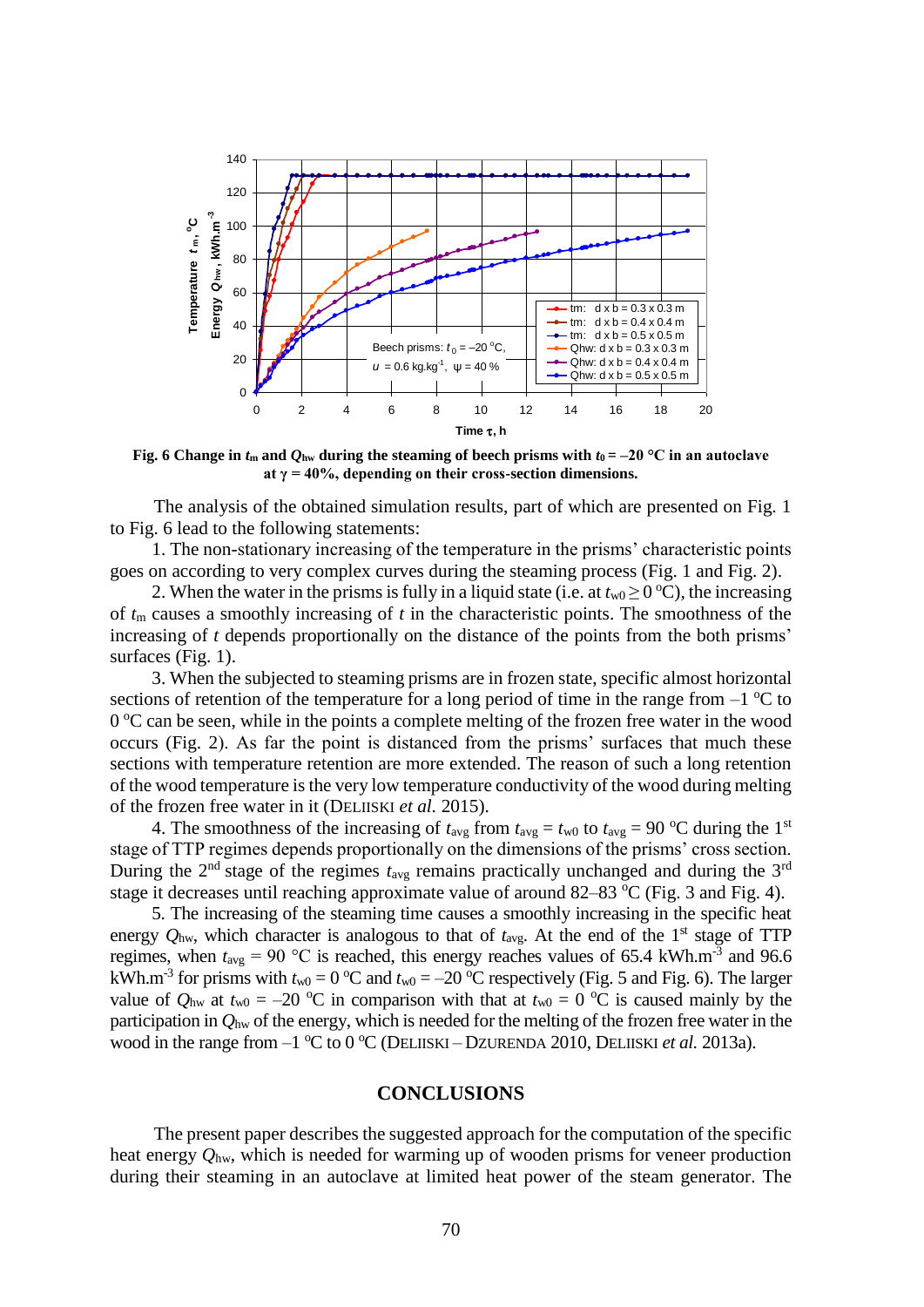approach is based on the integration of the numerical solutions of personal 2D non-linear mathematical model of the steaming process of frozen and non-frozen prismatic wood materials, which are obtained using suggested by the authors in (DELIISKI *et al.* 2018) regimes for TTP with limited power of the heat generator.

For the solution of the model and practical application of the suggested approach for computation of *Q*hw, a software program was prepared in the calculation environment of Visual Fortran Professional developed by Microsoft.

The paper shows and analyses, as an example, diagrams of the non-stationary change in 2D temperature distribution and in dependant on it change in  $t_{avg}$  and  $Q_{hw}$  of beech prisms with cross-section dimensions  $0.3 \times 0.3$  m,  $0.4 \times 0.4$  m, and  $0.5 \times 0.5$  m, initial temperatures of 0 °C and -20 °C, basic density of 560 kg·m<sup>-3</sup>, and moisture content of 0.6 kg·kg<sup>-1</sup> during their steaming in an autoclave with a diameter of 2. 4 m, length of 9.0 m and loading with wood materials 40%, until reaching the average wood mass temperature of 90 °C at a limited heat power of the steam generator, equal to 500 kW. All diagrams are drawn using the results calculated by the model.

It has been determined, that the decrease of the cross-section dimensions of the prisms causes faster increase in *t*avg and *Q*hw during the 1st stage of the studied TTP regimes. At the end of this stage, i.e. at  $t_{avg} = 90$  °C, the energy  $Q_{hw}$  reaches values of 65.4 kWh.m<sup>-3</sup> and 96.6 kWh.m<sup>-3</sup> for beech prisms with  $t_{w0} = 0$  °C and  $t_{w0} = -20$  °C respectively.

The obtained results can be used for science based computation of the energy saving optimized regimes for autoclave steaming of different wood materials at limited power of the steam generator. They will support the creation and improvement of systems for model based automatic realization of such regimes (DELIISKI 2003, 2011a, HADJISKI – DELIISKI 2016, HADJISKI *at al*. 2018).

#### **Symbols**

- $b = width (m)$
- $c =$  specific heat capacity  $(J \cdot kg^{-1} \cdot K^{-1})$
- $d =$ thickness (m)
- $Q =$  specific heat energy (kWh·m<sup>-3</sup>)
- *S* = aria  $(m^2)$
- $T =$  temperature  $(K)$
- *t* = temperature (°C):  $t = T 273.15$
- *u* = moisture content ( $kg \cdot kg^{-1} = \frac{\frac{9}{100}}{100}$ )
- *x* = coordinate on the thickness:  $0 \le x \le d/2$  (m)
- *y* = coordinate on the width:  $0 \le y \le b/2$  (m)
- $β = coefficients in the equations for determining of  $λ$$
- $\gamma$  = coefficients in the equations for determining of  $\lambda$
- $\lambda$  = thermal conductivity (W·m<sup>-1</sup>·K<sup>-1</sup>)
- $\rho$  = density (kg·m<sup>-3</sup>)
- $\tau$  = time (s)
- $\psi$  = loading level of the autoclave with filled in beech prisms for steaming (%)
- $\Delta \tau$  = interval between time levels during the solving of the mathematical model (s)

## **Subscripts**

- ad *=* anatomical direction
- $avg = average (for mass temperature of the prisms)$
- $b = basic (for density, based on dry mass divided to green volume)$
- $bw = bound water$
- $bwm =$  maximal possible amount of the bound water in the wood species
- $cr = \csc$  sectional to the fibers
- $e$  = effective (for specific heat capacity)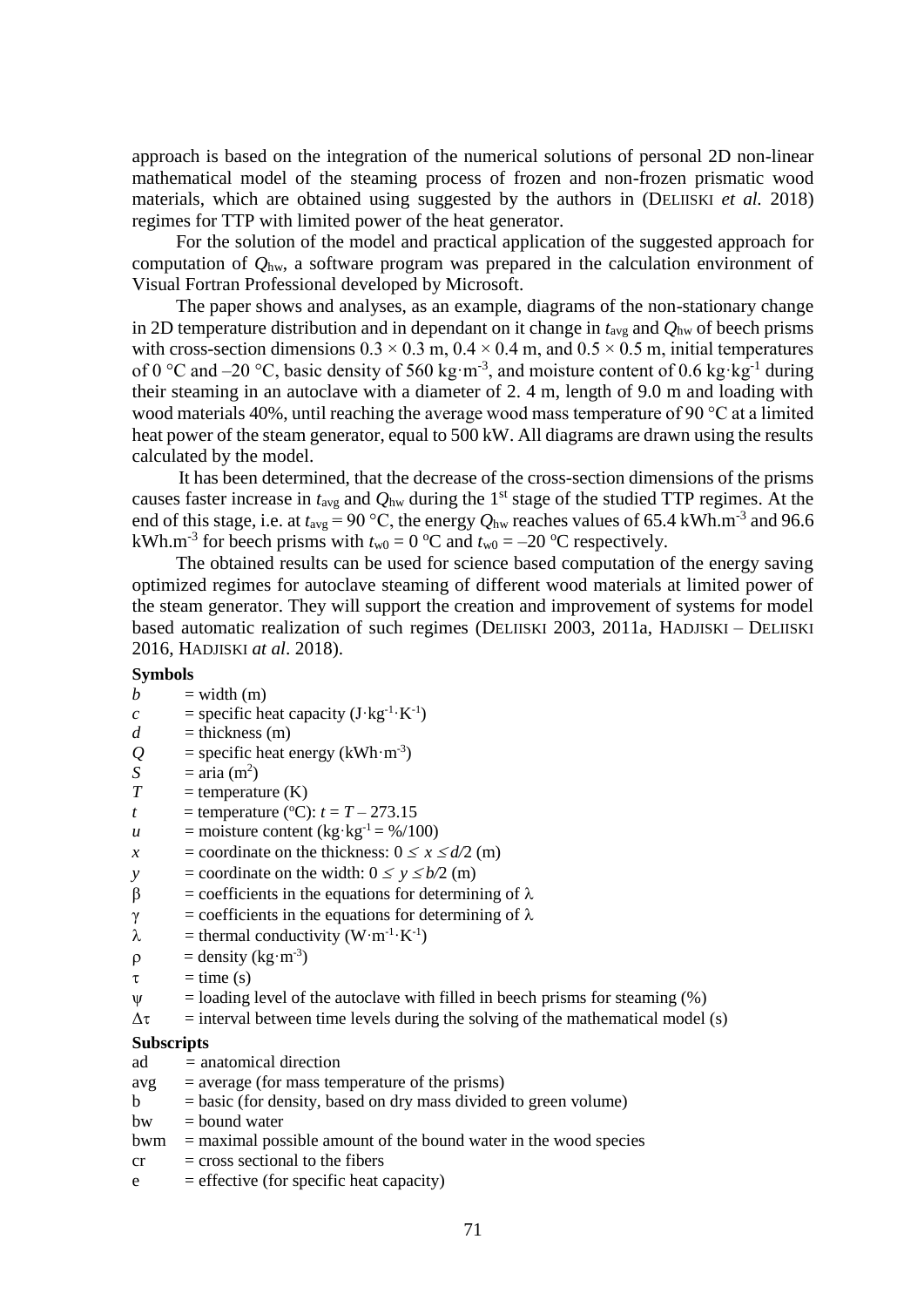| end            | $=$ end                                                                                       |
|----------------|-----------------------------------------------------------------------------------------------|
| fsp            | $=$ fiber saturation point                                                                    |
| fw             | $=$ free water                                                                                |
| h              | $=$ heat                                                                                      |
| $\dot{i}$      | = mesh point in the direction along the thickness for the prisms: 1, 2, 3, , $(d/\Delta x)+1$ |
| $\dot{J}$      | = mesh point in the direction along the prisms' width: 1, 2, 3, , $(b/\Delta x)+1$            |
| m              | $=$ medium                                                                                    |
| nfw            | $=$ non-frozen water                                                                          |
| $\overline{0}$ | = initial (for temperature) or at $0^{\circ}C$ (for $\lambda$ )                               |
| $\mathbf{p}$   | $=$ process                                                                                   |
| W              | $=$ wood                                                                                      |
| &              | $=$ and simultaneously with this                                                              |
| $\omega$       | $=$ at                                                                                        |

#### **Superscripts**

*n* = time level during the solving of the mathematical model:  $n = 0, 1, 2, 3, \ldots, \tau_p/\Delta \tau$ 

272.15 = at 272.15 K, i.e. at  $-1$  °C

293.15 = at 293.15 K, i.e. at 20  $^{\circ}$ C (for the standardized values of the wood fiber saturation point)

#### **REFERENCES**

CHUDINOV, B. S. 1966. Teoreticheskiye issledovaniya teplofizicheskikh svoystv i termicheskoy obrabotki drevesiny, Disertatsiya na DSc, Krasnoyarsk, SSSR: SibLTI.

BEKHTA, P., NIEMZ, P. 2003. Effect of High Temperature on the Change in Color, Dimensional Stability and Mechanical Properties of Spruce Wood. In Holzforschung, 57: 539–546.

BURTIN P. *et al.* 2000. Wood Colour and Phenolic Composition under Various Steaming Conditions. In Holzforschung,  $54: 33-38$ .

DAGBRO, O. *et al.* 2010. Colour Responses from Wood, Thermally Modified in Superheated Steam and Pressurized Steam Atmospheres. In Wood Material Science & Engineering,  $5: 211-219$ .

DELIISKI, N. 1990. Mathematische Beschreibung der spezifischen Wärmekapazität des aufgetauten und gefrorenen Holzes. In Proceedings of the VIII<sup>th</sup> International Symposium on Fundamental Research of Wood. Warsaw, Poland: 229-233.

DELIISKI, N. 1994. Mathematical Description of the Thermal Conductivity Coefficient of Non-frozen and Frozen Wood. In Wood Structure and Properties '94, Zvolen : Technická univerzita vo Zvolene, p. 127-134.

DELIISKI, N. 2003. Modelirane i tekhnologii za izparyavane na dŭrvesni materiali v avtoklavi. Disertatsiya na DSc, Sofia: Lesotekhnicheski universitet, 358 s.

DELIISKI, N. 2004. Modelling and Automatic Control of Heat Energy Consumption Required for Thermal Treatment of Logs. In Drvna Industrija, 55(4): 181-199.

DELIISKI, N. 2009. Computation of the 2-dimensional Transient Temperature Distribution and Heat Energy Consumption of Frozen and Non-frozen Logs. In Wood Research, 54(3): 67−78.

DELIISKI, N. 2011a. Model Based Automatic Control of the Wood Steaming Process in Autoclaves. In Woodworking techniques, Prague, 7-10 September: 67-72.

DELIISKI, N. 2011b. Transient Heat Conduction in Capillary Porous Bodies. In Ahsan A. (ed) Convection and Conduction Heat Transfer. Rieka : InTech Publishing House, 149–176, http:// dx.doi.org/ 10.5772/21424.

DELIISKI, N. 2013a. Computation of the Wood Thermal Conductivity during Defrosting of the Wood. In Wood research,  $58(4)$ :  $637-650$ .

DELIISKI, N. 2013b. Modelling of the Energy Needed for Heating of Capillary Porous Bodies in Frozen and Non-frozen States. Saarbrücken : Lambert Academic Publishing, Scholars' Press, Germany, 106 pp.

DELIISKI, N. 2013c. 3D Modelling and Visualization of Non-Stationary Temperature Distribution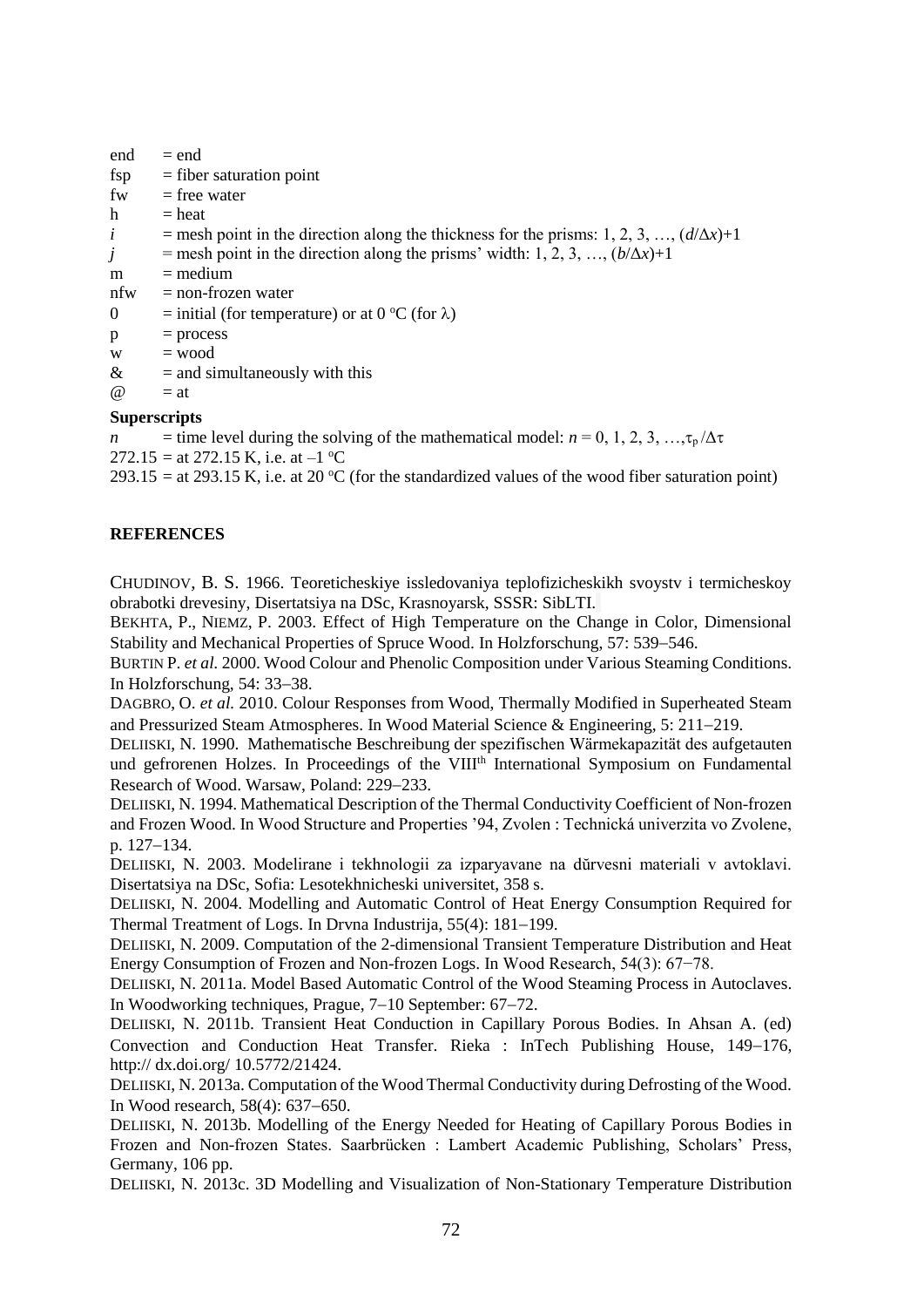during Heating of Frozen Wood. In Drvna Industrija, 64(4): 293–303.

DELIISKI, N., DZURENDA, L. 2010. Modelling of the Thermal Processes in the Technologies for Wood Thermal Treatment. Zvolen : TU vo Zvolene, Slovakia, 224 pp.

DELIISKI, N., DZURENDA, L., MILTCHEV, R. 2010. Computation and 3D Visualization of the Transient Temperature Distribution in Logs during Steaming. In Acta Facultatis Xylologiae Zvolen, 52(2): 23-31, ISSN 1336-3824.

DELIISKI, N., DZURENDA, L., BREZIN, V. 2013a. Calculation of the Heat Energy Needed for Melting of the Ice in Wood Materials for Veneer Production. In Acta Facultatis Xylologiae Zvolen, 55(2): 2132, ISSN 1336-3824.

DELIISKI, N., DZURENDA, L., BREZIN, V., RAZUMOV, E. 2013b. Calculation of the Energy Needed for Heating of Frozen Wood until Melting of the Ice in it in the Veneer Production. In  $10<sup>th</sup>$ International symposium "Selected processes at the wood processing". September  $11-13$ , Ruzomberok, Slovakia, Volume of articles, 9 с., ISBN 978-80-228-2534-4.

DELIISKI, N., DZURENDA, L., TUMBARKOVA, N., ANGELSKI, D. 2015. Computation of the Temperature Conductivity of Frozen Wood during its Defrosting. In Dryna Industrija, 66(2): 87–96. DELIISKI, N., DZURENDA, L., ANGELSKI, D., TUMBARKOVA, N. 2018. An Approach to Computing Regimes for Autoclave Steaming of Prisms for Veneer Production with a Limited Power of the Heat Generator. In Acta Facultatis Xylologiae Zvolen, 60(1): 101-112, DOI: 10.17423/ afx.2017.59.2.09. DELIISKI, N., SOKOLOVSKI, S. 2007. Autoclaves for Intensive Resource Saving Steaming of Wood Materials. In 2<sup>nd</sup> International Scientific Conference "Woodworking techniques", Zalesina, Croatia, 2007, p. 19-26.

DELIISKI, N., TUMBARKOVA, N. 2016. A Methodology for Experimental Research of the Freezing Process of Logs. In Acta Silvatica et Lignaria Hungarica, 12(2): 145–156, http://dx.doi.org /10.1515/aslh-2016-0013.

DZURENDA, L., DELIISKI, N. 2008. Mathematical Model for Evaluation of Heat Energy Consumption Norm at Color Homogenization of Beech Timber in Pressure Autoclave. In 6<sup>th</sup> International Science Conference "Chip- and Chipless Woodworking Processes". Sturovo, Slovakia: 307–314.

DZURENDA, L., N. DELIISKI, N. 2012. Drying of Beech Timber in Chamber Drying Kilns by Regimes Preserving the Original Colour of Wood. In In Acta Facultatis Xylologiae Zvolen, 54(1): 33–42, ISSN 1336-3824.

HADJISKI, M., DELIISKI, N. 2016. Advanced Control of the Wood Thermal Treatment Processing. In Cybernetics and Information Technologies, Bulgarian Academy of Sciences, 16(2): 179–197.

HADJISKI, M., DELIISKI, N., GRANCHAROVA, A. 2018. Spatiotemporal Parameter Estimation of Thermal Treatment Process via Initial Condition Reconstruction using Neural Networks: 51–80. In Intuitionistic Fuzziness and Other Intelligent Theories and Their Applications, 193 pp., ISBN 978- 3-319-78930-9, Springer International Publishing, DOI: 10.1007/978-3-319-78931-6.

KHATTABI, A., STEINHAGEN, H. P. 1992. Numerical Solution to Two-dimensional Heating of Logs. In Holz als Roh- und Werkstoff, 50(7-8): 308-312, [http://dx.doi.org/10.1007/ BF02615359.](http://dx.doi.org/10.1007/%20BF02615359)

KANTER, K.R. 1955. Issledovaniye teplovykh svoystv drevesiny. Dissertatsiya, Moskva, SSSR: MLTI. KHATTABI, A., STEINHAGEN, H. P. 1993. Analysis of Transient Non-linear Heat Conduction in Wood Using Finite-difference Solutions. In Holz als Roh- und Werkstoff, 51(4): 272-278, http://dx.doi.org/ [10.1007/ BF02629373.](http://dx.doi.org/%2010.1007/%20BF02629373)

KHATTABI A., STEINHAGEN H. P. 1995. Update of "Numerical Solution to Two-dimensional Heating of Logs". In Holz als Roh- und Werkstoff, 53(1): 93–94[, http://dx.doi.org/10.1007/ BF02716399.](http://dx.doi.org/10.1007/%20BF02716399)

PERVAN, S. 2009. Technology for Treatment of Wood with Water Steam. Zagreb : University in Zagreb.

POŽGAJ, A., CHOVANEC, D., KURJATKO, S., BABIAK, M. 1997. Štruktúra a vlastnosti dreva. 2. vydanie, Bratislava: Priroda a.s., 486 s.

RIEHL, T., WELLING, J., FRÜHWALD, A. 2002. Druckdämpfen von Schnittholz, Arbeitsbericht 2002/01: Institut für Holzphysik, Hamburg: Bundesforschungsanstalt für Forst- und Holzwirtschaft. SHUBIN, G. S. 1990. Sushka i termicheskaya obrabotka drevesiny. Moskva: Lesnaya Promyshlennost'.